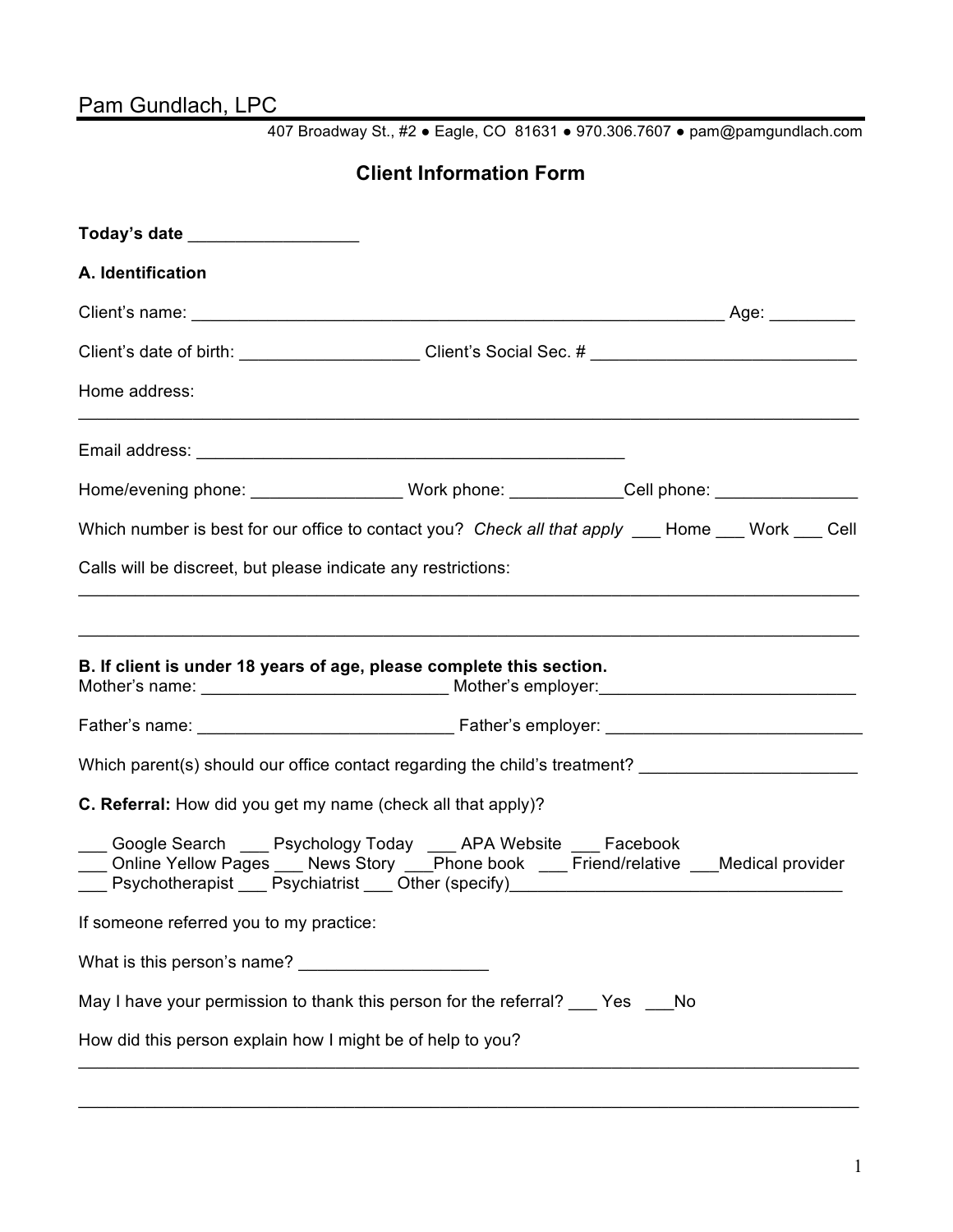**D. Your medical care:** from whom or where do you get your medical care?

| Clinic/doctor's name: | Phone: |
|-----------------------|--------|
| Address:              |        |
|                       |        |

If you enter treatment with me for psychological problems, may I tell your medical doctor so that he or she can be fully informed and we can coordinate your treatment? Yes No

### **Credit Card Payment Consent Form**

**Please be sure to print legibly or type your responses when completing this form. It is essential that we can read all of the information you provide with perfect accuracy. Thank you!** 

| Client Name ______________                   |                                                                                                     |              |                                                                                                              |
|----------------------------------------------|-----------------------------------------------------------------------------------------------------|--------------|--------------------------------------------------------------------------------------------------------------|
|                                              | Print First Middle Initial                                                                          | Last         |                                                                                                              |
|                                              | Name on Card if different <b>Name on Card if different</b>                                          |              |                                                                                                              |
| follows:<br>Please Initial:                  | I authorize Pam Gundlach, MA, LPC, to charge my credit/debit card for professional services as      |              |                                                                                                              |
|                                              | This visit only, for the amount of \$                                                               |              |                                                                                                              |
|                                              |                                                                                                     |              | All visits in the next 12 months, beginning $\mu$ / $\mu$ not to exceed \$ _ per charge                      |
| Type of Card: $\Box$ Visa $\Box$ MasterCard  |                                                                                                     |              |                                                                                                              |
| address you would like this receipt sent to: |                                                                                                     |              | It is my policy to send you an email receipt after I have charged your credit card. Please fill in the email |
| Thank you.                                   | to include all requested information and to let me know as soon as any of this information changes. |              | ALL of the following information is required for charges to be made to your credit card. Please be sure      |
| Expiration Date                              |                                                                                                     |              |                                                                                                              |
|                                              |                                                                                                     |              |                                                                                                              |
|                                              | Card Holder's Billing Address for Credit Card Statements                                            |              |                                                                                                              |
| <b>Street</b>                                | <b>City</b>                                                                                         | <b>State</b> | <b>Zip</b>                                                                                                   |
|                                              |                                                                                                     |              | ____, Date ____ /_____ /_                                                                                    |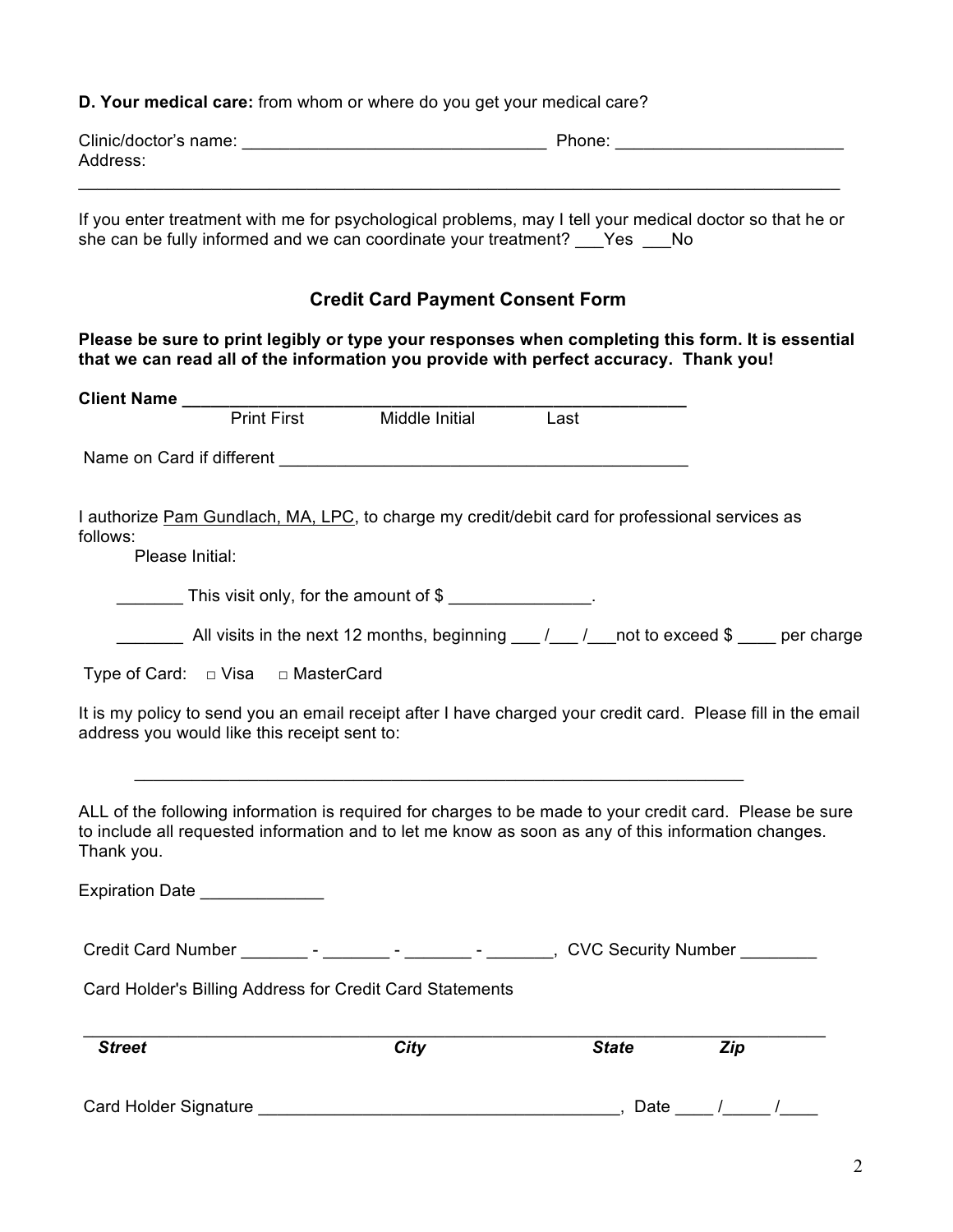### **Client Information**

| <b>Client Name:</b> | Date: |  |
|---------------------|-------|--|
|                     |       |  |

Place a check mark next to all of the items below that apply, and feel free to add any others at the bottom. Please note this form is to be filled out regarding the client. You may add a note or details in the margins or on a separate document.

Relationship Status: □ Single □ Married □ Civil Union □ Divorced □ Domestic Partner □ Other

| Occupation:                  | Education: |           | Religion:      |
|------------------------------|------------|-----------|----------------|
| Are you a veteran?           | $\Box$ Yes | □ No      |                |
| Are you retired?             | $\Box$ Yes | $\Box$ No |                |
| Are you a full-time student? | $\Box$ Yes | $\Box$ No | If Yes, Where? |

| Members in present house | Relationship to you | Age | Sex | Occupation |
|--------------------------|---------------------|-----|-----|------------|
|                          |                     |     |     |            |
|                          |                     |     |     |            |
|                          |                     |     |     |            |
|                          |                     |     |     |            |
|                          |                     |     |     |            |
|                          |                     |     |     |            |

| Other family members | Relationship to you | Age | Sex | Occupation | Location |
|----------------------|---------------------|-----|-----|------------|----------|
|                      |                     |     |     |            |          |
|                      |                     |     |     |            |          |
|                      |                     |     |     |            |          |
|                      |                     |     |     |            |          |
|                      |                     |     |     |            |          |

| Members in house you grew up in | Relationship to you | Age | Occupation | Location |
|---------------------------------|---------------------|-----|------------|----------|
|                                 |                     |     |            |          |
|                                 |                     |     |            |          |
|                                 |                     |     |            |          |
|                                 |                     |     |            |          |
|                                 |                     |     |            |          |
|                                 |                     |     |            |          |

Have you **or** someone significant in your life had any problems in the following areas?

| (Check all that apply) | Who? (i.e.: Self) | When? (i.e.: Fall 2003) |
|------------------------|-------------------|-------------------------|
| Marital                |                   |                         |
| Relationship           |                   |                         |
| Family                 |                   |                         |
| Children               |                   |                         |
| Employment             |                   |                         |
| School                 |                   |                         |
| Financial              |                   |                         |
| Legal                  |                   |                         |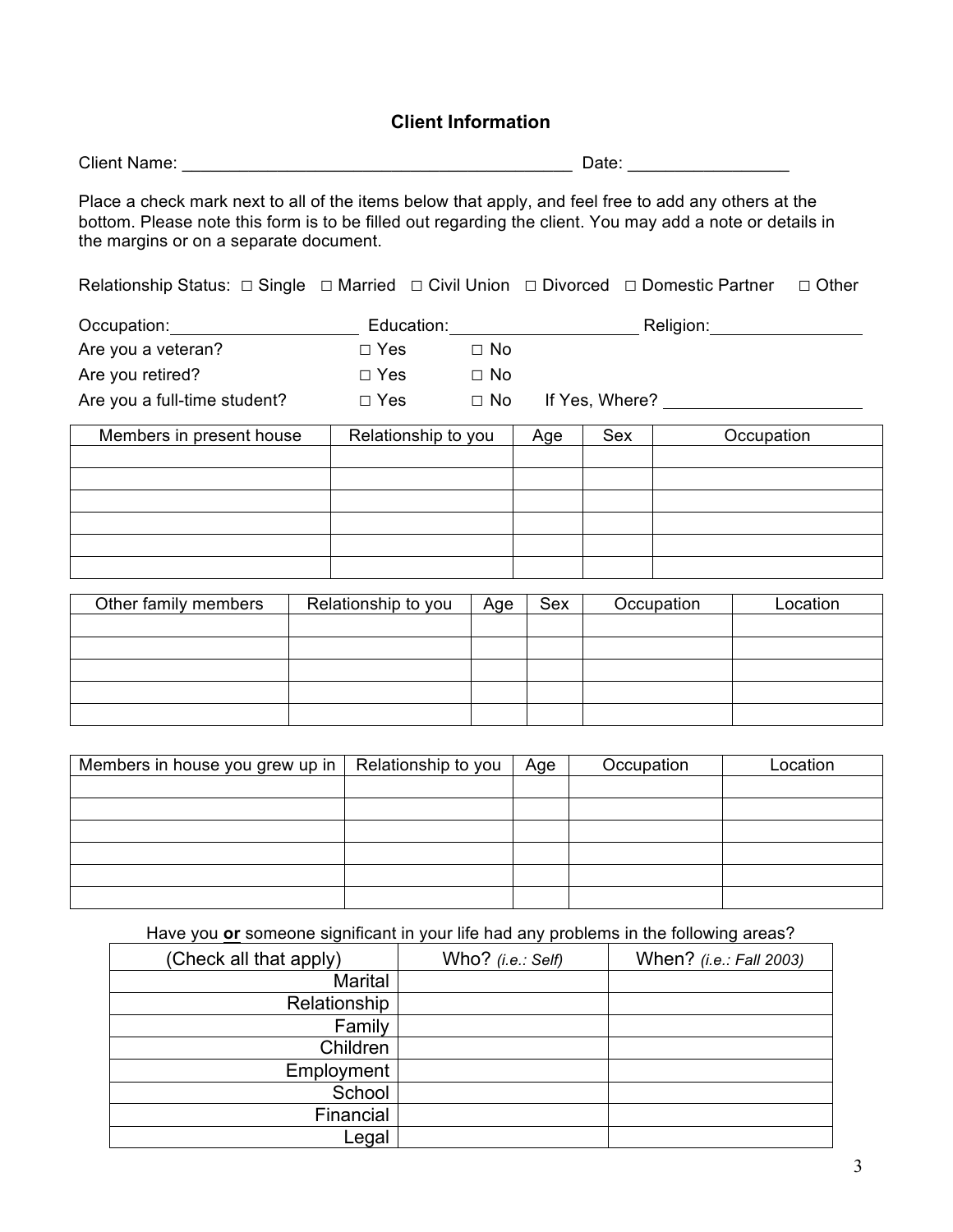| Death                                          |                                                                                                          |
|------------------------------------------------|----------------------------------------------------------------------------------------------------------|
| Pregnancy / miscarriage                        |                                                                                                          |
| Abortion                                       |                                                                                                          |
| Physical / sexual abuse                        |                                                                                                          |
| Changes in living situation                    |                                                                                                          |
| Experiences you cannot explain                 |                                                                                                          |
| Feelings difficult to handle                   |                                                                                                          |
| Alcohol / drugs                                |                                                                                                          |
| What are your reasons for seeking therapy now? |                                                                                                          |
|                                                |                                                                                                          |
|                                                |                                                                                                          |
|                                                | If you or someone significant in your life uses drugs or alcohol, please specify who, type of drugs, and |
| frequency of use:                              |                                                                                                          |

How many alcoholic drinks / beers do you or someone significant in your life drink at a sitting? Please circle and state who:

None  $1-3$   $4-6$  7 or more

Previous Therapy: Include outpatient treatment, psychiatric hospitalization, dates, therapist names, and reasons

<u> 1980 - Johann Barbara, martxa alemaniar amerikan basar da da a shekara 1980 - Andrew Maria Barbara, mash</u>

Significant Medical Information List any major medical problems, including hospitalizations and dates of treatment

List all medications, prescriptions and non-prescription you have taken during the last 6 months

| List any allergies, current & past? (e.g.: nuts, hay fever, etc) |        |
|------------------------------------------------------------------|--------|
| When was your last physical?                                     | Where? |
| List any drug allergies?(e.g.: sulfa)                            |        |